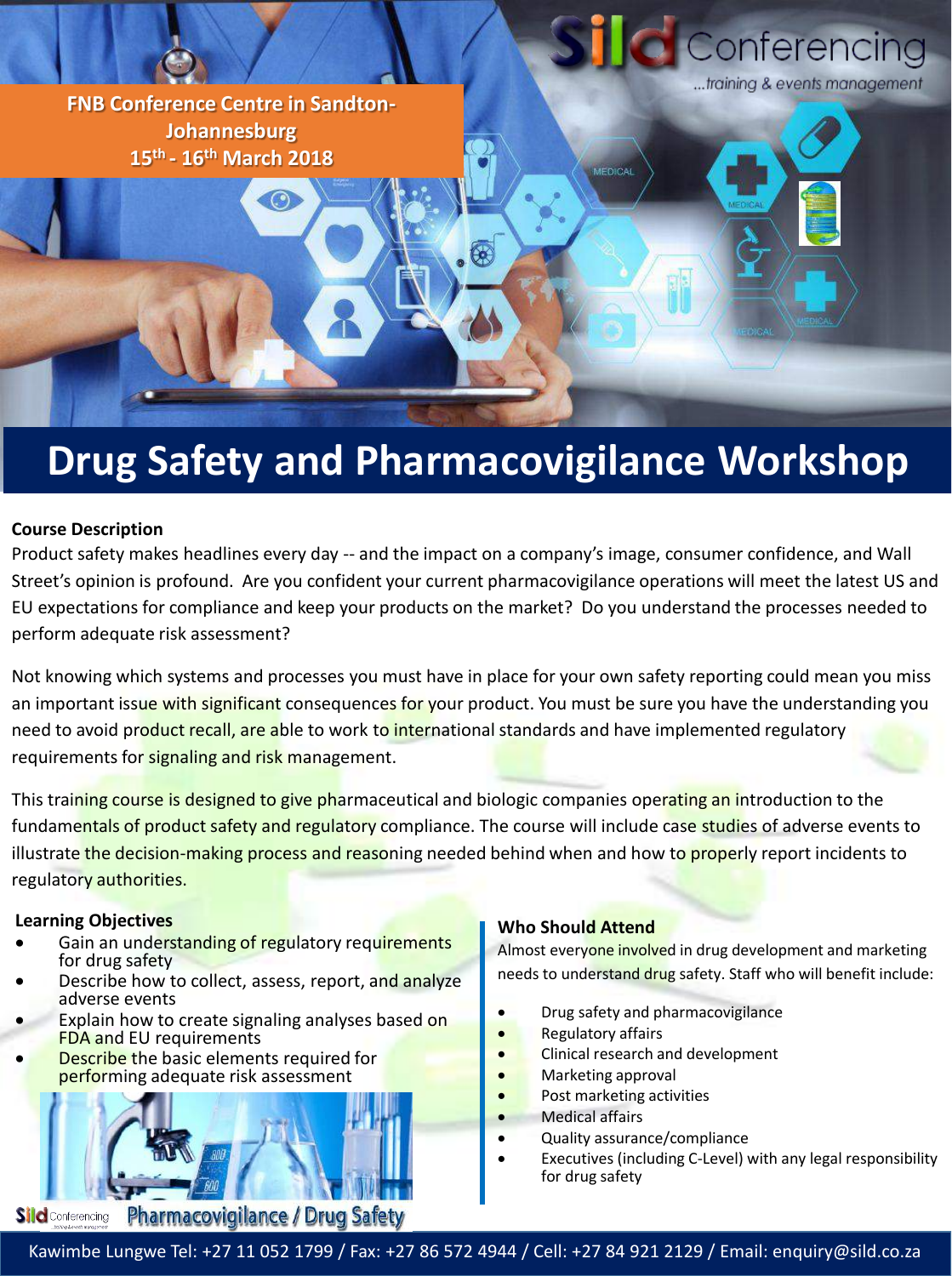#### **Interactive Activities**

- Case assessment: seriousness, severity and causality
- Signaling Exercises: Analysis of AE data by MedDRA System Organ Class, Preferred Term, Age Range, Sex, Country, Time to Onset, and Concomitant Medications



 *Presented by Steve Jolley*

#### **About Your Instructor**

Steve Jolley is a subject matter expert in all areas of global safety compliance and signal detection, and is a frequent speaker at leading industry events with FDA, EMA and MHRA on the topics of auditing and signaling. Steve has 30 years' experience in drug safety & pharmacovigilance and has worked with over 100 life science companies and regulators in North America, Europe, Japan, India and China. He holds degrees in mathematics and computer science from Cambridge University, England. He is an Adjunct Professor at Rutgers University and teaches part of their Master's degree in Drug Safety and Pharmacovigilance.

Steve was elected chairperson of the Drug Information Association Clinical Safety and Pharmacovigilance Steering Committee for North America in 2010. He is a member of DIA's training faculty and is an instructor for DIA's Clinical Safety and Pharmacovigilance Certificate Program.

#### **COURSE OUTLINE**

# **Day One: 8:30 a.m. – 5:00 p.m.**

**Overview of Pharmacovigilance:** Thalidomide and History of Pharmacovigilance; Limitations of Pre-approval Clinical Trials; Post-Marketed AEs; Pharmacovigilance Definitions; Assessing Adverse Events; Serious vs. Severe; Causality; Expectedness; SUSAR; Minimum Criteria for Reporting; Reporting Format; Expedited and Aggregate Reports; Reporting to IRB/ECs; Minimum Criteria for Reporting; Managing Blinded Therapy Cases; Adverse Reaction Types; Safety Signal Generation; Quiz

**Global Regulatory Requirements:** Matrix of Safety Regulations; FDA Regulations; International Conference on Harmonisation (ICH); CIOMS; Key EU Components; EU Member States; Eudravigilance; EU Clinical Trial Directive; Volume 10; Volume 9A; European Signaling Regulations; New EU PV Legislation; Quiz

# **Day Two: 8:30 a.m. – 5:00 p.m.**

**PV Audits:** Preparing for a Pharmacovigilance Audit; Achieving Best Practices; Scope; PV Checklist; Case Studies; Eight Domains of PV; Key Inspection Findings by FDA & MHRA; Quiz

**Signaling & Risk Assessment:** Need for Signal Detection; the Cost of Failure; Regulatory Requirements for Signaling; EMA Signaling Legislation; MHRA & Signal Detection; Approach to Signal Detection; Sample Signaling Analyses; Methodologies: MGPS, BCPNN, PRR; Signaling Process; Quiz

**Communicating Safety Issues:** Pharmacovigilance process; Product Safety Profile; Risk Management Planning; EU RMP vs FDA REMS, EU RMP format, FDA REMS Elements